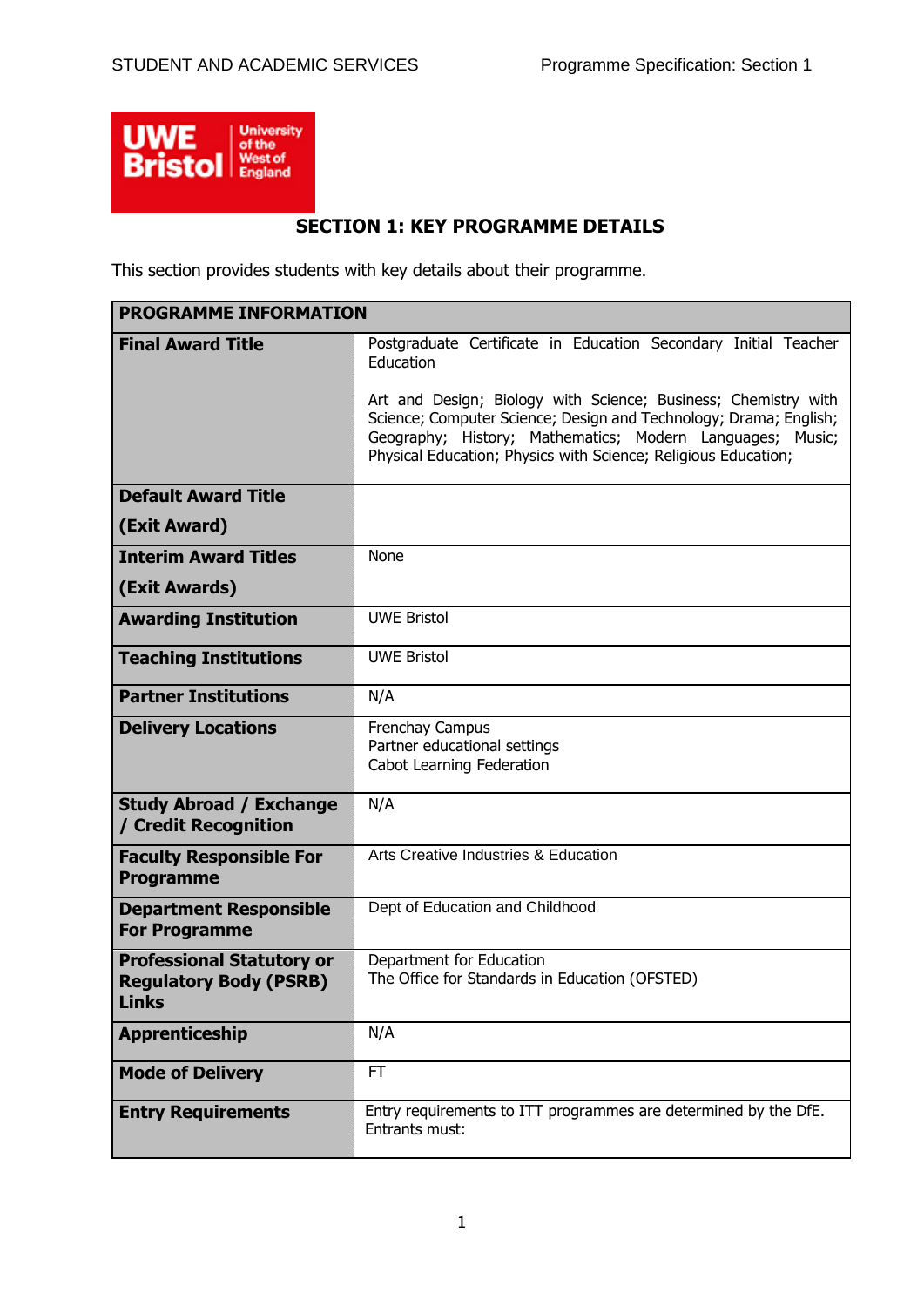| <b>PROGRAMME INFORMATION</b>   |                                                                                                                                                                                                                                                                                                                                                                                                                                                                                                                                                                                                                                                                                                                                                                                                                                                                                                                                                                                                                                                                                                                                                |
|--------------------------------|------------------------------------------------------------------------------------------------------------------------------------------------------------------------------------------------------------------------------------------------------------------------------------------------------------------------------------------------------------------------------------------------------------------------------------------------------------------------------------------------------------------------------------------------------------------------------------------------------------------------------------------------------------------------------------------------------------------------------------------------------------------------------------------------------------------------------------------------------------------------------------------------------------------------------------------------------------------------------------------------------------------------------------------------------------------------------------------------------------------------------------------------|
|                                | Have achieved a standard equivalent to a grade 4 in the GCSE<br>$\bullet$<br>examinations in English, mathematics and a science.<br>A first degree of a United Kingdom higher education institution,<br>$\bullet$<br>or an equivalent qualification<br>The potential to meet the teachers' standards relating to<br>$\bullet$<br>subject and curriculum knowledge for their subject area by the<br>end of the course<br>Have taken part successfully in the UWE selection process<br>designed to assess their suitability to train to teach<br>Be able to demonstrate competence in speaking, listening,<br>$\bullet$<br>communication and writing, and in the use of data and graphs,<br>calculations and mathematical problem solving by the end of the<br>course.<br>Have the health and physical capacity to train to teach.<br>Have evidence of suitability to work with children, including<br>successful appropriate statutory checks (Disclosure and Barring<br>Service and children's barred list information or equivalent)<br>Have any additions or amendments as required by national<br>policy for recruitment to ITT programmes. |
| <b>For Implementation From</b> | September 2020                                                                                                                                                                                                                                                                                                                                                                                                                                                                                                                                                                                                                                                                                                                                                                                                                                                                                                                                                                                                                                                                                                                                 |
| <b>Programme Codes</b>         | FOR QUALITY ENHANCEMENT TEAM TO COMPLETE<br>ISIS X70B                                                                                                                                                                                                                                                                                                                                                                                                                                                                                                                                                                                                                                                                                                                                                                                                                                                                                                                                                                                                                                                                                          |

| <b>PART B: FOR STUDENT AND ACADEMIC SERVICES COMPLETION ONLY</b>                     |                                                                                                                        |  |  |  |  |
|--------------------------------------------------------------------------------------|------------------------------------------------------------------------------------------------------------------------|--|--|--|--|
| <b>First UVP Approval Date</b>                                                       | Date of first UVP approval                                                                                             |  |  |  |  |
| <b>Date of Last Revalidation</b><br>(through Programme<br><b>Enhancement Review)</b> | Dates of subsequent PERs and revalidations<br>PER 5 <sup>th</sup> June 2020                                            |  |  |  |  |
| <b>Next Programme</b><br><b>Enhancement Review</b><br><b>Date</b>                    | Academic year in which next Programme Enhancement<br>Review due (6 years from initial approval or last PER)<br>2025/26 |  |  |  |  |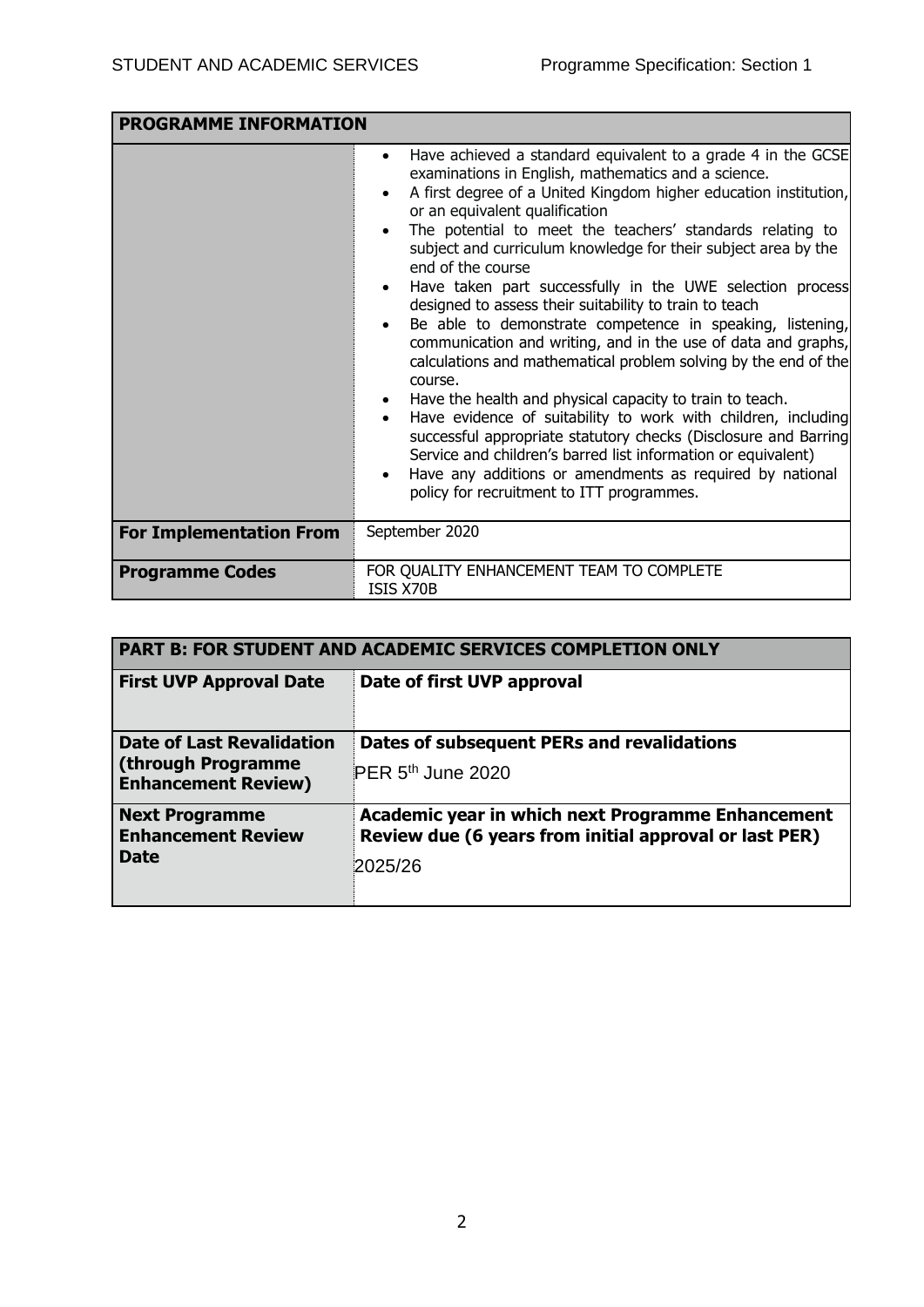## **SECTION 2: PROGRAMME OVERVIEW, AIMS and LEARNING OUTCOMES**

This section provides students with an overview of the programme, its aims and its learning outcomes. It sets out what prospective and registered students can expect to know, understand and be able to do on successful completion of the programme.

Please write this section in the first person, addressing your prospective students.

### **PART A: PROGRAMME OVERVIEW, AIMS and LEARNING OUTCOMES**

#### **1. (Programme) Overview (c. 400 words)**

This full-time Postgraduate programme is designed to meet the relevant statutory requirements for Initial Teacher Training (ITT) and provide you with opportunities to meet the Teachers' Standards at a level consistent with what could be reasonably expected of a trainee teacher by the point of recommendation for the award of Qualified Teacher Status (QTS). You will train to teach young people in the Secondary age range 11-16. The programme is delivered in partnership between the University and a range of diverse educational settings. These partnerships and our work with mentors in schools as co-educators, are critical to this programme and our overarching provision.

The programme is underpinned by a commitment to training outstanding teachers who can play their part in transforming the educational and experiences of children, and in making a positive difference to their day-to-day lives and to their life chances. You will be supported to develop advanced knowledge, understanding and professional skills, and to use literature, research evidence, guidance from tutors, mentors and peers, self-reflection and critical analysis to develop your practice. You will set high expectations which inspire, motivate and challenge all learners, whilst reducing barriers to learning and promoting good progress and outcomes and a love of learning. The programme aims to develop teachers who consistently demonstrate high levels of personal and professional conduct expected of teachers.

This programme is designed to do far more than developing teachers with a high level of professional competence, and it brings together both academic and professional learning to do this. We aim to ensure you have a sound underpinning of theories of learning and teaching, and of the contexts of children's lives. A teacher who understands the key milestones of child development, the impacts of the specific and broader conditions of children's lives, and the social and political framing of education will have the potential to be a professional who can enrich children's education and lives, and make a meaningful difference to the profession and the education system. This wider attention to teachers' roles includes ensuring that you understand the value of all the subjects taught and of a holistic education which prioritises a broad and balanced curriculum for all learners. The programme is predicated on the ambition that trainee teachers and the leaners they work with will be lifelong learners, who can engage thoughtfully in relevant debates and prepare themselves for future challenges. We support you on this programme to be thinkers and change agents as well as being excellent reflective educators.

The academic content of the programme has been arranged into three elements

- Teaching and learning and the contexts of learning
- Subject knowledge, understanding and pedagogy, including cross-curricula approaches
- The wider study of issues in education and your development as evidence-informed professionals

Whilst specific modules contain the larger portion of each of these elements, the compact nature of the programme means that these strands are interwoven throughout and most significantly with the practice element of the programme.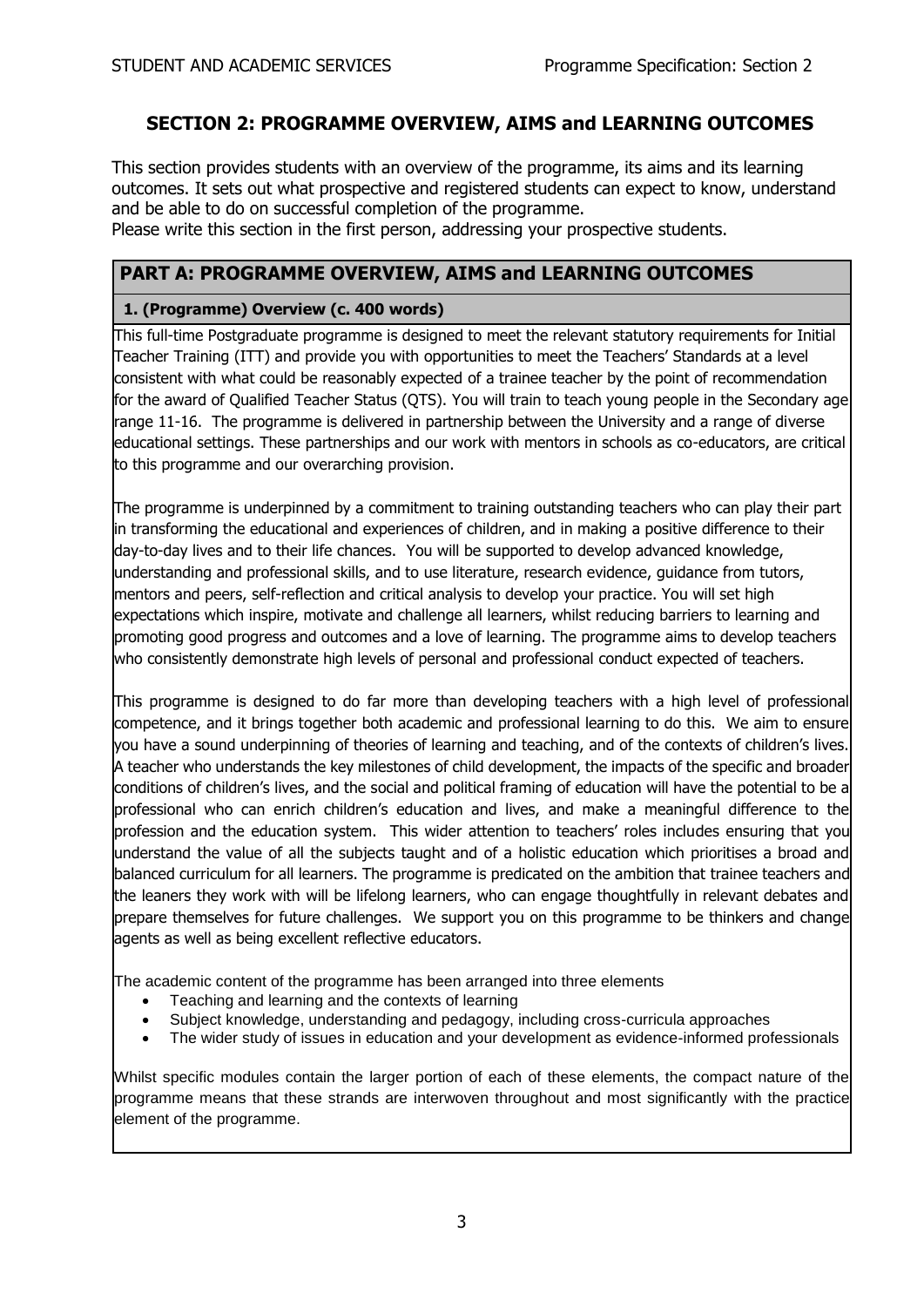### **PART A: PROGRAMME OVERVIEW, AIMS and LEARNING OUTCOMES**

#### **2. Educational Aims (c. 4-6 aims)**

- 1. Develop trainees' critical, evidence-based understanding of **theories and practices of learning and teaching to support all learners** to make good progress.
- 2. Support trainees to understand and apply **key concepts, curriculum and subject specific pedagogical approaches** in relevant phases and subject areas, and to be able to develop these to devise effective, creative plans to meet all learners' needs and to make connections beyond the curriculum.
- 3. Facilitate trainees to understand key features of **child/adolescent development, diverse needs, the contexts of their lives and the impact these have,** and how to use this to support learners' social, cultural, emotional and academic development.
- 4. Develop trainees' awareness of **values positions,** including their own**,** their **communication skills** and how they present to others, and how to build **positive, respectful relationships** with children and adults.
- 5. Support trainees' development of **professional skills, and understandings**, including issues around safeguarding, children's wellbeing, equality, information sharing, managing their time, their own wellbeing, resilience and agency, and identifying their ongoing development needs and how to meet these.
- 6. Enable trainees to apply their knowledge, understanding, skills and empathy to their **own practice** as reflective, creative, future-facing teachers and to critically evaluate the educational impact of their pedagogic choices on learners.
- 7. Provide opportunities for trainees to engage with **wider debates in education, including policy and comparative studies.**
- 8. Enable trainees to meet all the **statutory requirements** to become a qualified teacher in England.

#### **3. Programme Learning Outcomes (c. 6-8 outcomes)**

|                 | <b>Programme (Learning) Outcomes (POs)</b>                                                                                                                                                                                                                                                                                       |
|-----------------|----------------------------------------------------------------------------------------------------------------------------------------------------------------------------------------------------------------------------------------------------------------------------------------------------------------------------------|
| No.             | <b>PO Text</b>                                                                                                                                                                                                                                                                                                                   |
| PO <sub>1</sub> | Critically evaluate theories and practices of learning and teaching to support all learners to make<br>good progress and to inform evidence-based classroom practice                                                                                                                                                             |
| PO <sub>2</sub> | Understand and apply key concepts, curriculum and subject specific pedagogical approaches in<br>relevant phases and subject areas, and to be able to develop these to devise effective, creative plans<br>to meet all learners' needs and to make connections beyond the curriculum.                                             |
| PO <sub>3</sub> | Evidence critical engagement with issues relating to child/adolescent development, diverse needs,<br>the contexts of their lives and the impact these have, and be able to use this to support learners'<br>social, cultural, emotional and academic development.                                                                |
| PO <sub>4</sub> | Demonstrate an understanding of the importance of, and how to build, respectful positive<br>relationships with children and adults, underpinned by a critical exploration of values positions,<br>communications approaches and their impact.                                                                                    |
| PO <sub>5</sub> | Evidence and critically examine appropriate professional skills, and understandings, including issues<br>around safeguarding, children's wellbeing, equality, information sharing, managing their time, their<br>own wellbeing, resilience and agency, and identifying their ongoing development needs and how to<br>meet these. |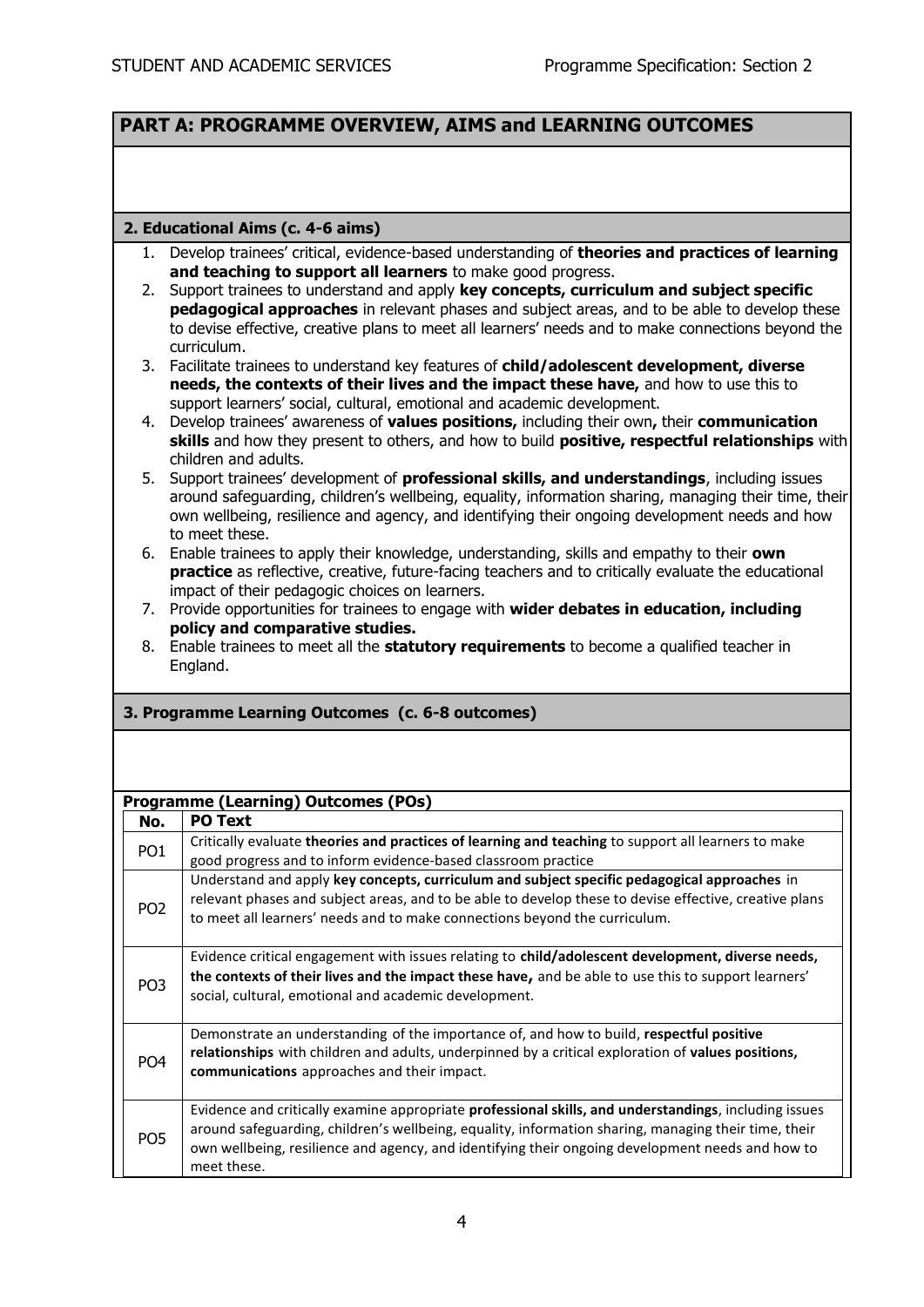|                 | <b>PART A: PROGRAMME OVERVIEW, AIMS and LEARNING OUTCOMES</b>                                                                                                                                                                  |
|-----------------|--------------------------------------------------------------------------------------------------------------------------------------------------------------------------------------------------------------------------------|
|                 |                                                                                                                                                                                                                                |
| PO <sub>6</sub> | Apply their knowledge, understanding, skills and empathy to their own practice as reflective,<br>creative, future-facing teachers and to critically evaluate the educational impact of their pedagogic<br>choices on learners. |
| PO <sub>7</sub> | Evidence critical engagement with wider debates in education, including policy and comparative<br>studies.                                                                                                                     |
| PO <sub>8</sub> | Evidence all the statutory requirements to become a qualified teacher in England.                                                                                                                                              |
|                 |                                                                                                                                                                                                                                |
|                 |                                                                                                                                                                                                                                |
|                 |                                                                                                                                                                                                                                |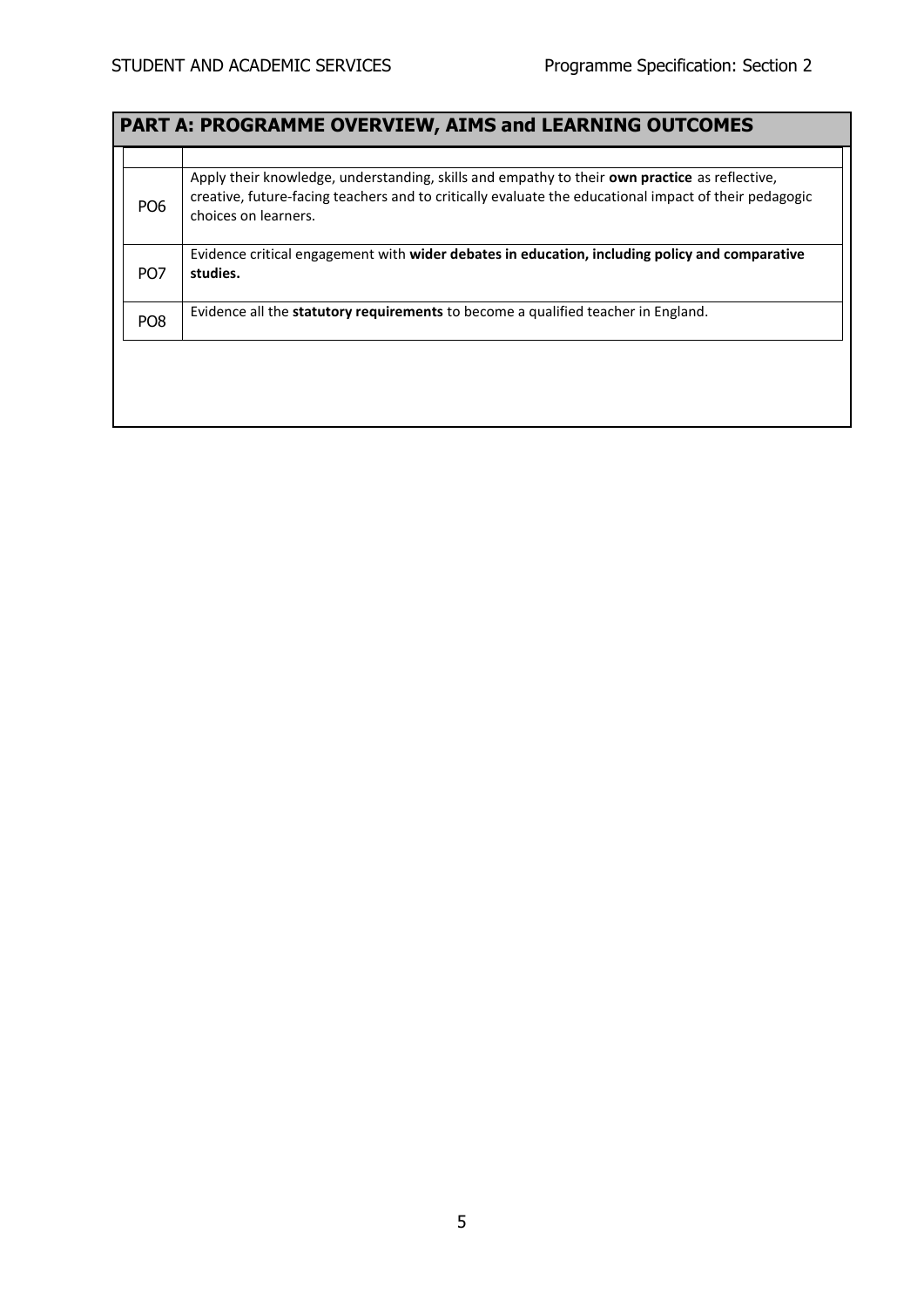| 4. Programme (Learning) Outcomes (POs) Mapping                                                                |                                             |                                    |                                       |                                                                   |                            |                                   |  |  |
|---------------------------------------------------------------------------------------------------------------|---------------------------------------------|------------------------------------|---------------------------------------|-------------------------------------------------------------------|----------------------------|-----------------------------------|--|--|
| <b>Programme Outcomes:</b>                                                                                    | and<br>Learners<br>UTLGVV-30-M:<br>Teachers | Subject<br>UTLGW5-30-3:<br>Studies | Curriculum in Context<br>UTLGW6-15-M: | ∞<br>UTLGWK-15-M: Policy<br>Contemporary issues<br>(presentation) | ⋖<br>UTLGWA-15-3: Practice | $\bf{m}$<br>UTLGWB-15-3: Practice |  |  |
| PO1: Theories and practices of learning and<br>teaching                                                       | $\checkmark$                                | $\checkmark$                       | $\checkmark$                          | ✓                                                                 | $\checkmark$               | $\checkmark$                      |  |  |
| PO2: Key concepts, curriculum and subject<br>specific pedagogical approaches                                  |                                             | $\checkmark$                       | $\checkmark$                          |                                                                   | $\checkmark$               | $\checkmark$                      |  |  |
| PO3: Child/adolescent development, diverse<br>needs, the contexts of their lives and the<br>impact these have | ✓                                           |                                    |                                       | $\checkmark$                                                      | ✓                          | $\checkmark$                      |  |  |
| PO4: Respectful positive relationships & values<br>positions, communications                                  | $\checkmark$                                |                                    |                                       | $\checkmark$                                                      | $\checkmark$               | $\checkmark$                      |  |  |
| PO5: Professional skills, and understandings                                                                  | $\checkmark$                                |                                    |                                       |                                                                   | $\checkmark$               | $\checkmark$                      |  |  |
| PO6: Own practice                                                                                             |                                             |                                    |                                       |                                                                   | ✓                          | $\checkmark$                      |  |  |
| PO7: Wider debates in education, including<br>policy and comparative studies.                                 | $\checkmark$                                | ✓                                  | $\checkmark$                          | $\checkmark$                                                      |                            |                                   |  |  |
| PO8: Statutory requirements                                                                                   |                                             |                                    |                                       |                                                                   | ✓                          | $\checkmark$                      |  |  |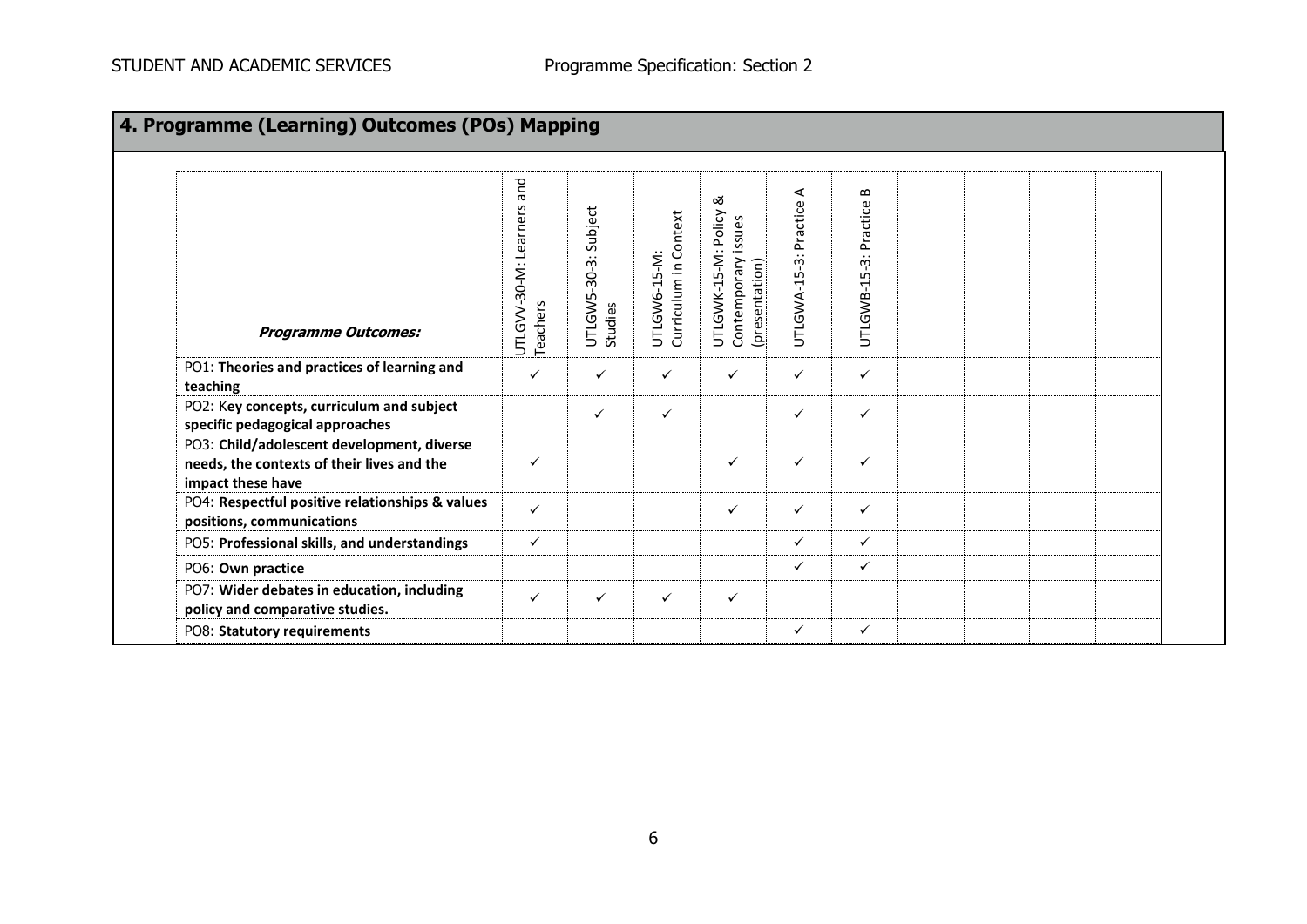#### **5. Stage Learning Outcomes (Optional) This section is optional, and is to be completed only where relevant.**

| Associated                                    |                            |                            |                            |                            |
|-----------------------------------------------|----------------------------|----------------------------|----------------------------|----------------------------|
| Interim                                       |                            |                            |                            |                            |
| Award                                         |                            |                            |                            |                            |
| Title*                                        |                            |                            |                            |                            |
| <b>Learning</b><br><b>Outcome</b><br>(LO) No. | <b>Stage LO</b><br>Level 4 | <b>Stage LO</b><br>Level 5 | <b>Stage</b><br>LO Level 6 | <b>Stage LO</b><br>Level 7 |
|                                               |                            |                            |                            |                            |
| ר                                             |                            |                            |                            |                            |
| 3                                             |                            |                            |                            |                            |
| $\overline{4}$                                |                            |                            |                            |                            |
| 5                                             |                            |                            |                            |                            |
| 6                                             |                            |                            |                            |                            |
| 7                                             |                            |                            |                            |                            |
| 8                                             |                            |                            |                            |                            |

\*Stage learning outcomes are a means of indicating to students what they would need to achieve in order to be successful at a given point in the programme. Interim award titles are broadly associated with a stage but are normally awarded on the basis of credit achieved, rather than learning outcomes met.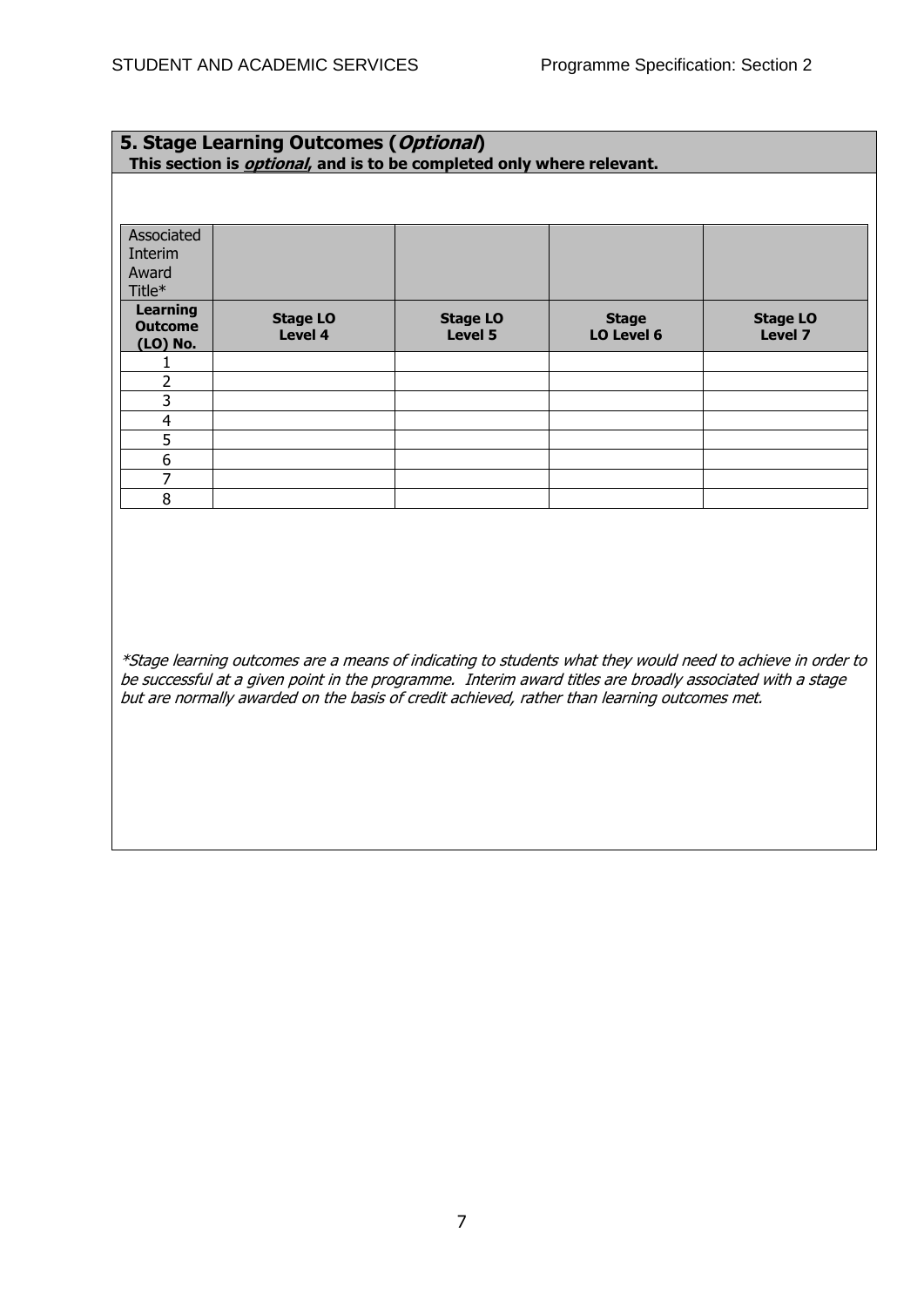### **PART B: PROGRAMME STRUCTURE**

#### **1. Structure (Full-time)**

This structure diagram demonstrates the student journey from entry through to Graduation for a typical **full time student** including:

- level and credit requirements
- interim award titles
- compulsory and optional modules

### **Year: 1**

#### **Interim award:** N/A

#### **Compulsory modules**

| <b>Module Code</b> | <b>Module Title</b>                         | <b>Level</b> | <b>Credit</b> |
|--------------------|---------------------------------------------|--------------|---------------|
| UTLGVV-30-M        | Learners and Teachers                       | м            | 30            |
| <b>UTLGW5-30-3</b> | <b>Subject Studies</b>                      |              | 30            |
| UTLGW6-15-M        | Curriculum in Context                       | м            | 15            |
| UTLGWK-15-M        | Policy & Contemporary issues (presentation) | М            | 15            |
| UTLGWA-15-3        | Practice A                                  |              | 15            |
| UTLGWB-15-3        | Practice B                                  |              | 15            |

### **Optional modules** N/A

| <b>Module Code</b> | <b>Module title</b> | <b>Level</b> | <b>Credit</b> |
|--------------------|---------------------|--------------|---------------|
|                    |                     |              |               |
|                    |                     |              |               |
|                    |                     |              |               |

## **Year: 1**

The below module diet is taken by Cabot Learning Federation School-centred initial teacher training (SCITT) students only.

### **Interim award:** N/A

#### **Compulsory modules**

| <b>Module Code</b> | <b>Module Title</b>                    | <b>Level</b> | <b>Credit</b> |
|--------------------|----------------------------------------|--------------|---------------|
| UTLGVV-30-M        | <b>Learners and Teachers</b>           | м            | 30            |
| UTLGWJ-30-M        | <b>Subject Studies</b>                 | М            | 30            |
| UTLGW6-15-M        | Curriculum in Context                  | М            | 15            |
| UTLGW8-15-M        | Policy & Contemporary issues (written) | M            | 15            |
| UTLGWA-15-3        | Practice A                             | 3            | 15            |
| UTLGWB-15-3        | Practice B                             | 3            | 15            |
|                    |                                        |              |               |

### **Optional modules** N/A